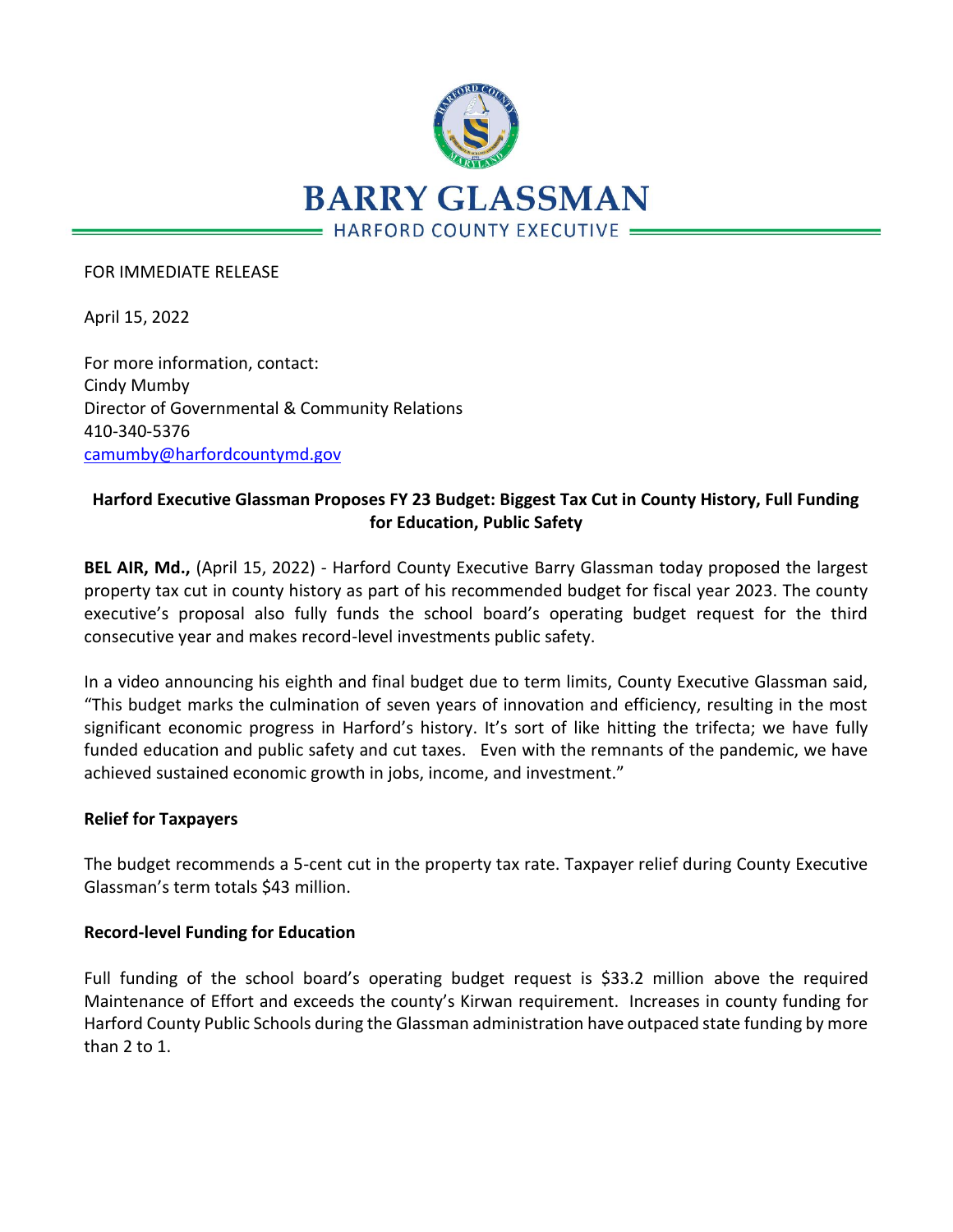FY 23 operating funds increase by 10% for Harford Community College and by 11% for Harford County Public Library.

Major capital projects for K-12 education include a record single-year funding increase for technology, the new Homestead Wakefield Elementary School and renovation of Harford Technical High School.

## **Historic Investments in Public Safety**

Record-level investments include 64 additional public safety staff in multiple agencies, full implementation of the Body Worn Camera Program, and full funding of the Harford County Sheriff's Office's requested wage enhancements. Wage increases are a 7% COLA plus a 3% merit or step increase for all law enforcement, corrections, and civilian personnel.

Volunteer fire companies and the Harford County Volunteer Fire & EMS Foundation receive record-level funding, including wage parity with county employees for paid EMS providers.

Capital projects for public safety include full funding of the volunteer fire companies' priority repairs and life safety equipment and construction of the Riverside Fire & EMS Station.

### **Community Investments**

Community investments include continued funding to facilitate high-speed internet in unserved and underserved rural areas, \$2.4 million for preventing and treating opioid addiction and mental health services, and \$1 million for Harford County's first African American Heritage Preservation Program.

Concluding his video message, County Executive Glassman said, "I want to thank my budget staff, county employees, our partners throughout the county, and our citizens. Over the past seven years we have experienced ups and downs, but we've always remained Harford Strong. I am pleased that I have positioned the county to prosper well into the future for our next generation."

The county executive's FY 23 budget video is online at [https://youtu.be/9vCPVHhePqc.](https://nam12.safelinks.protection.outlook.com/?url=https%3A%2F%2Fyoutu.be%2F9vCPVHhePqc&data=04%7C01%7Ckblowery%40harfordcountymd.gov%7Ca1f4c72155d849ba4d4508da1f0272f5%7C4235188d82284164a04d76ccc8339f8f%7C0%7C0%7C637856392666383416%7CUnknown%7CTWFpbGZsb3d8eyJWIjoiMC4wLjAwMDAiLCJQIjoiV2luMzIiLCJBTiI6Ik1haWwiLCJXVCI6Mn0%3D%7C3000&sdata=AeJvL6%2BHXntjwuHlB%2BE%2FkyyalJMlKkcyOH%2FiE4LR6WM%3D&reserved=0)

His full budget proposal is posted on the county website at [https://www.harfordcountymd.gov/1531/Budget-Efficiency.](https://nam12.safelinks.protection.outlook.com/?url=https%3A%2F%2Fwww.harfordcountymd.gov%2F1531%2FBudget-Efficiency&data=04%7C01%7Ckblowery%40harfordcountymd.gov%7Ca1f4c72155d849ba4d4508da1f0272f5%7C4235188d82284164a04d76ccc8339f8f%7C0%7C0%7C637856392666383416%7CUnknown%7CTWFpbGZsb3d8eyJWIjoiMC4wLjAwMDAiLCJQIjoiV2luMzIiLCJBTiI6Ik1haWwiLCJXVCI6Mn0%3D%7C3000&sdata=BTyN5ELtFEmyziHKVuT0VaV6sgvy6rGW5Z3H1jD%2FJao%3D&reserved=0)

Budget highlights are below.

**Total Budget All Funds** \$1,212,697,000 **General Fund Operating Budget** \$752,570,000 **Capital Budget** \$269,052,000

### **Restoring Balance & Efficiency**

Largest property tax cut in Harford's history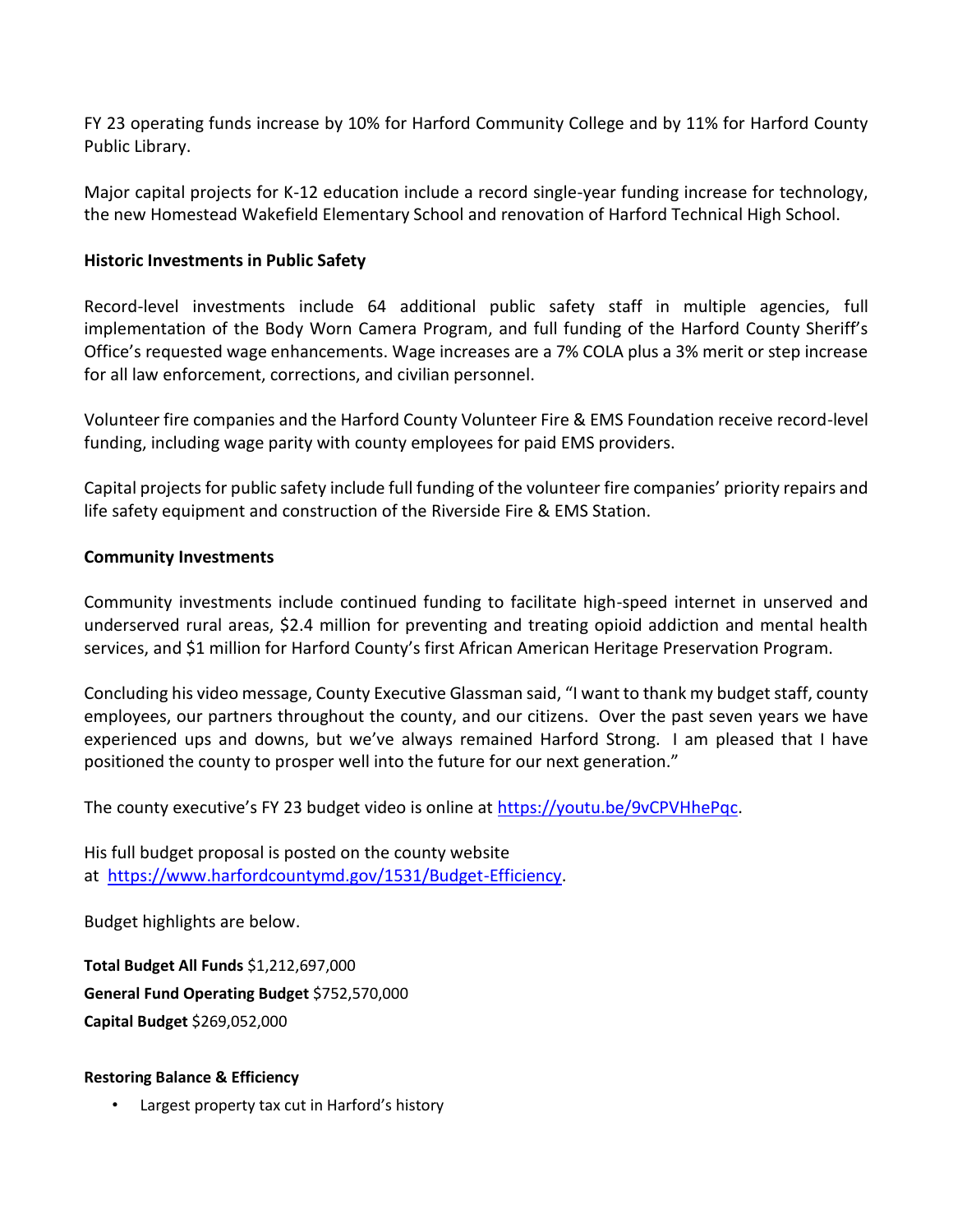- Conservative budgeting while keeping a resilient local economy safely open
- Fully funding of HCPS' operating budget request
- Record level funding for public safety
- County government efficiencies continue to help fund other operations
- AAA bond rating brings lowest borrowing costs in county history; highest possible rating maintained due to strong management and realistic CIP
- **FY16 – 23 constituent savings: \$145,536,154**

#### **Reinvesting in our Workforce**

- 3% merit-based increase plus 7% COLA per qualifying county employee
	- ➢ Equivalent increases for State's Attorney's Office and Circuit Court employees
- Full funding for Sheriff's requested wage enhancements for law enforcement, corrections and civilian personnel - 7% and a step
- Fully funded agency requests for salary increases

### **Investing in Education**

### **Record level funding:**

- **Full funding for Harford County Public Schools**
	- $\triangleright$  \$324,237,657 in FY 23 operating funds; \$33.2 million above the required Maintenance of Effort and exceeds the first Kirwan requirement
- **10% increase for Harford Community College**
- **11% increase for Harford County Public Libraries**
- **FY 16 – FY23: \$100,630,355 in County funding vs. \$46,159,473 State funding**

#### **Strengthening Communities**

- **\$2.4 million for preventing and treating opioid addiction & behavioral health services**
	- ➢ \$1,750,000 to support the 24-hour Klein Family Harford Crisis Center for Mental Health & Addiction
	- $\triangleright$  \$614,000 to support treatment, peer recovery staff and youth mental health through Addiction Connections Resource

#### **Support for Community Organizations**

- ➢ Harford County Humane Society *includes retention bonus*
- ➢ Harford Center
- $\triangleright$  The Arc Northern Chesapeake
- ➢ \$1 million African American Heritage Preservation
- ➢ \$1 million Ripken Baseball Experience HQ
- ➢ \$500k Discovery Center at Water's Edge
- ➢ \$500k Havre de Grace Auditorium roof
- ➢ \$500k Harmer's Town Art Center in Havre de Grace
- $\triangleright$  \$300k Historical Society facility renovations for the 250<sup>th</sup> anniversary of Harford County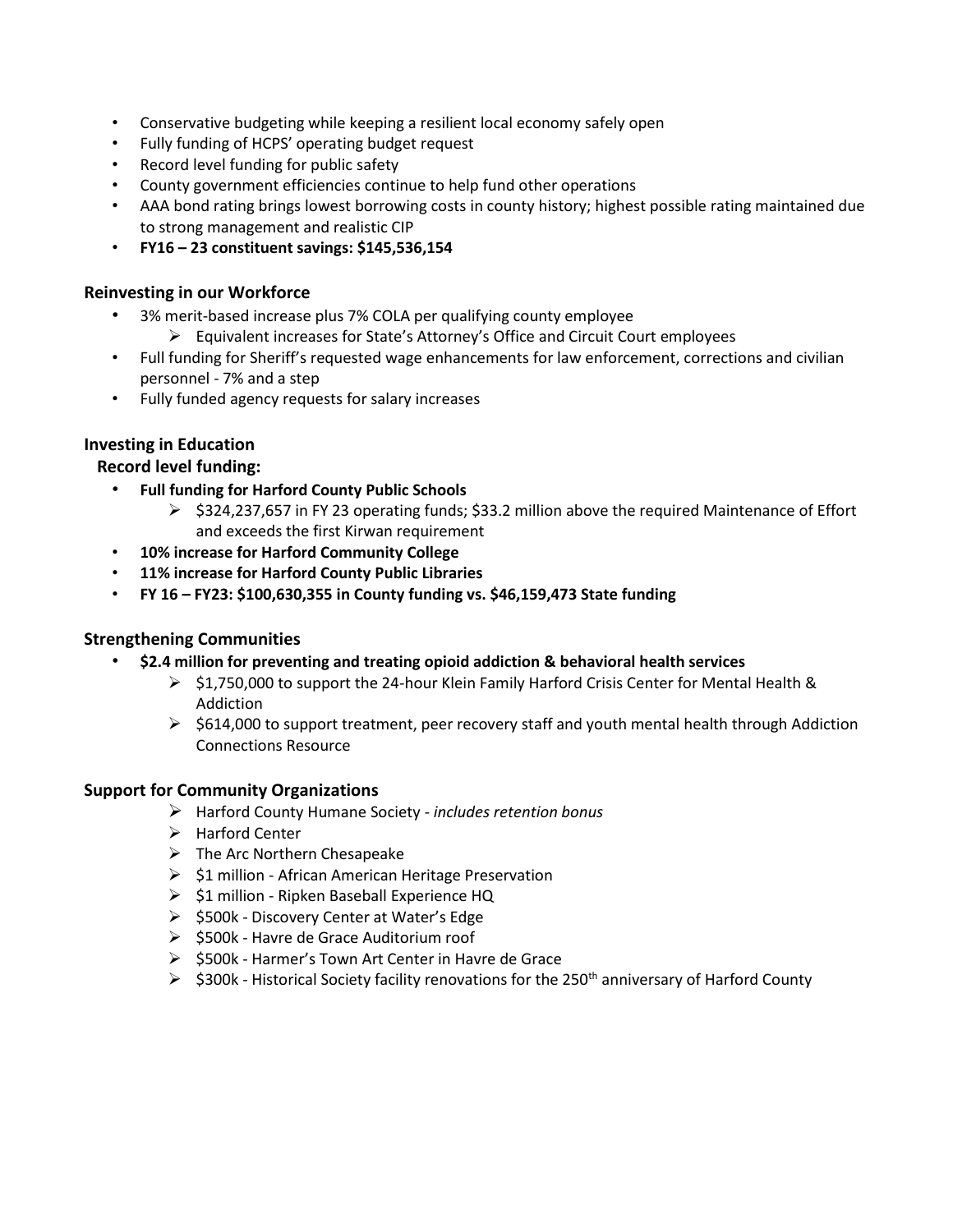# **Supporting our First Responders**

 **Historic-level funding for our first responders**:

- ➢ **\$8,911,423 Volunteer Fire Companies;** representing an 8.5% increase over FY 2022 for each company plus \$250K for staffing incentive program, \$11k for recruitment and retention, and continued funding for NEXT-GEN student loan relief
- ➢ **\$6,497,069 Harford County Volunteer Fire and EMS Foundation**; represents a \$1,000,000 increase or 18% over FY 22; includes pay equity with County providers

### **Law Enforcement Investments**

- $\triangleright$  Fully implemented Body Worn Camera Program; added 3 new personnel in FY 22 to support the program
- ➢ Funded major renovations of the HCSO Central Precinct; added 15 new deputy recruit positions for staffing
- ➢ Added 6 new deputy recruit positions to support SRT and CID
- $\triangleright$  Added 2 positions to support the new police accountability law HB670: 1 deputy recruit and 1 victim rights advocate
- ➢ Added 1 video forensic analyst position
- $\triangleright$  Added 18 new correction officer recruits to support the Medical Wing and the Substance Abuse/Behavioral Health Wing
- $\triangleright$  Funded 4 capital projects for the Sheriff's Office including major renovations to the detention center, in-car camera systems, a cell site simulator, and police fleet

### **Broadband: \$37 million to extend broadband to unserved and underserved rural communities**

### **Capital Project Highlights**

- **HCPS: 12 projects @ \$80.6 million** 
	- ➢ Construction for replacement of Homestead Wakefield ES
	- ➢ Harford Technical HS limited renovation
	- ➢ Roof replacement for Bakerfield ES
	- ➢ Chiller replacement for Meadowvale and Bakerfield ES
	- ➢ HVAC Upgrades at Swan Creek School
	- $\triangleright$  Special education facility improvements
	- $\triangleright$  Record level single year increase for technology
	- $\geq$  29 special education buses

#### • **Public safety: 7 projects @ \$12.4 million**

- $\triangleright$  Fully funded volunteer fire company priority repairs and life safety equipment
- ➢ Darlington Fire Company bunk room renovation
- $\triangleright$  Construction of Riverside Fire and EMS station
- $\triangleright$  Funds to support Next-Gen 911 technology and upgrade the mobile/portable radio system
- $\triangleright$  Susquehanna Hose Company House 1 renovations